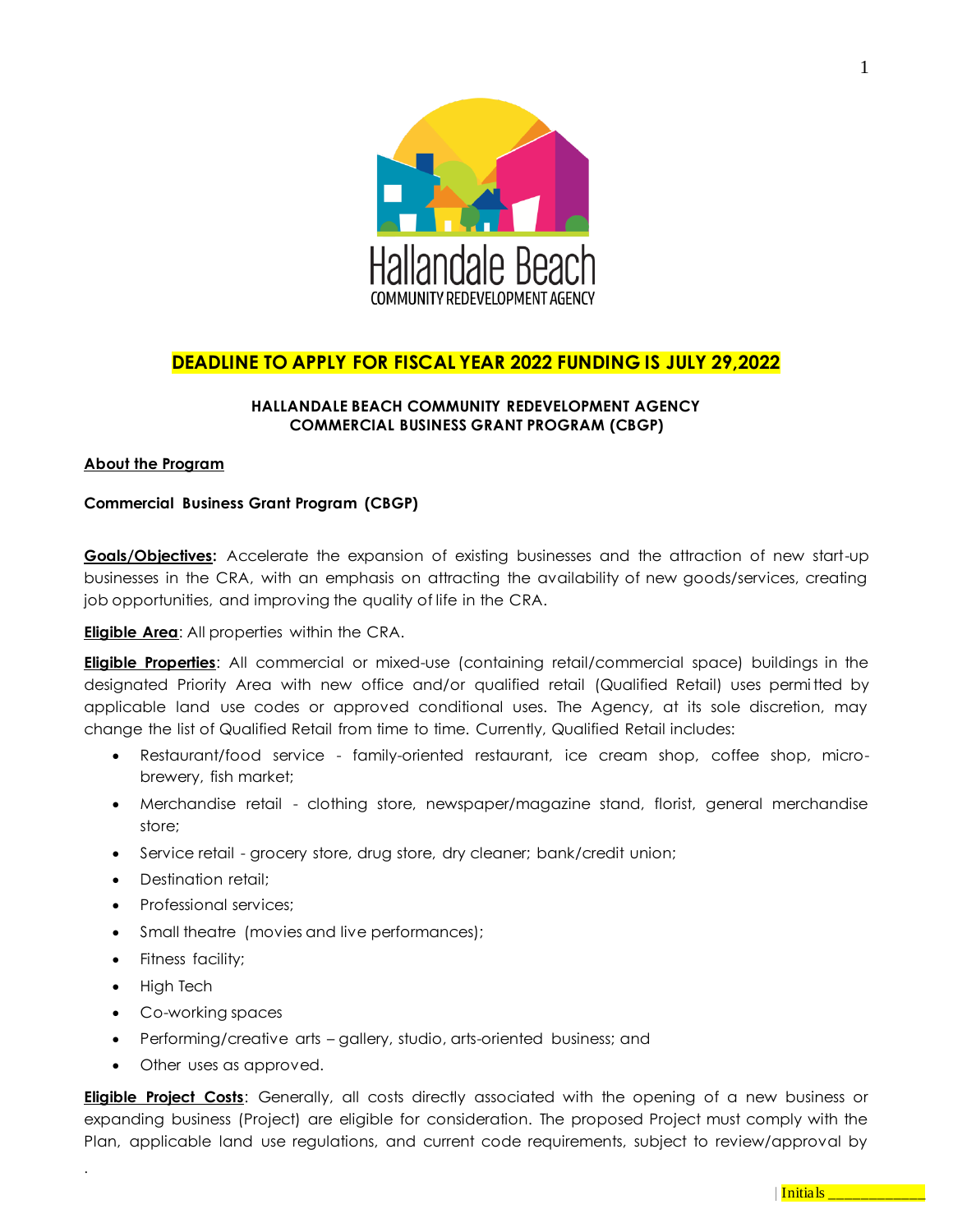the City of Hallandale Beach Planning Division, Code Compliance Division, and CRA staff. Eligible Project costs may include:

- Direct costs associated with satisfying the CBGP requirements/application;
- Business machines;
	- o Copiers;
	- o Fax machines;
	- o Phone systems;
	- o Computer/POS systems;
- Desks/cabinets;
- Shelving;
- Inventory; and
- Costs ancillary to the primary Project, such as other interior improvements recommended and/or approved by CRA staff on a case by case basis. Projects are encouraged to utilize sustainable/environmentally friendly building materials and strive to maximize the energy efficiency of the building. Elimination of any known code violations is a required component of the Project.

# **Automatic Disqualifications**

.

- a. Is determined that the application does not meet the spirit, intent and/or legal requirements for the grant.
- b. A prior grant awarded to the applicant was rescinded.
- c. The applicant is currently a party in litigation against the HBCRA and/or City or has threatened litigation against the HBCRA and/or City.
- d. Any work done prior to the CRA Board approval does not qualify.
- e. Religious organizations or sites being utilized for religious purposes will not be considered for funding, unless the funding will not have as its primary effect the advancing or inhibiting of religion.
- f. The applicant has previously defaulted on any prior grant agreement or other agreement with the HBCRA and/or City.

**Basis/Limits of Benefits**: The tenant must provide evidence of its lease or a lease commitment by both the landlord and tenant for at least the proposed loan/grant term. With the applicant's qualification, CBGP will provide a short-term, forgivable loan not to exceed \$200,000. The loan will be forgiven by 20% each year the applicant remains in business and has kept the property's intended use per the HBCRA grant agreement. Grant funding shall be used for any of the listed eligible properties & project costs.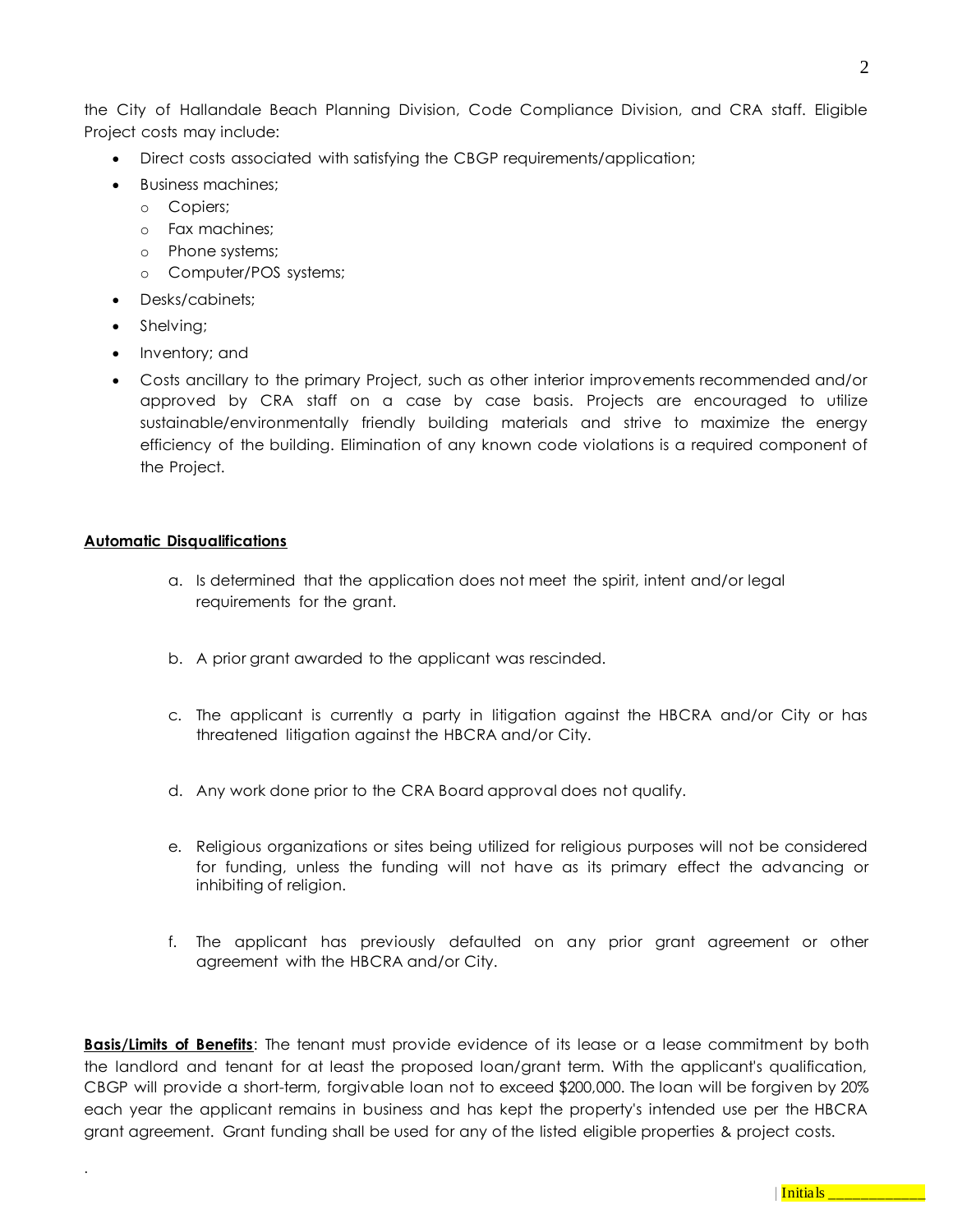#### **Step 1: Application Process**

- a. Schedule an appointment with HBCRA Staff to discuss potential project and make sure it meets Program intent. Please call (954)457-2228.
- b. Submit a completed application with a check for  $$250.00$  made payable to the City of Hallandale Beach Community Redevelopment Agency for review. Incomplete applications will not be considered for funding until a complete application, and all supporting documents are received by the HBCRA. Applications must be signed by the owner of the property of record; tenants and/or other occupants are ineligible to participate in the Program and are prohibited from filing an application on behalf of an owner, unless otherwise authorized, in writing, by the property owner.
- c. HBCRA will complete the application review within 30 days of receipt and notify Applicants of any missing information or deficiencies in terms of eligibility for the Program.
- d. Upon determination of completeness and eligibility, CRA Staff will place the Application on the next available CRA Board agenda for consideration. The CRA Board meets monthly on the 3rd Monday of the month in City Commission Chambers.
- e. Applicants not approved may apply again with modifications. A fully executed and accepted Program Grant Agreement between the HBCRA and the Applicant, together with the Declaration of Restrictive Covenants shall be executed within 30 days of HBCRA Board approval and shall serve as a Notice to Proceed.
- f. The project must be completed within six months of Program Agreement execution.
- g. Should project delays arise, it is at the discretion of the CRA Executive Director to grant no more than one six-month extension to the Agreement prior to its expiration. Extensions will not be considered once the Agreement has expired.
- h. Application to this grant program is not a guarantee of funding. Funding is at the sole discretion of the HBCRA Board.
- i. Applicants must submit an original, "hard copy" and electronic copy application with all backup materials to the HBCRA for review and subsequent approval by the HBCRA Board. Applications will be considered on a first-come, first-serve basis.
- j. The HBCRA recommends that Applicants attend the HBCRA Board meeting during which the Board will consider their application to answer any questions the CRA Board may have regarding their applications. HBCRA staff will notify the Applicant of the Board approval or denial in writing.

#### **Step 2: Construction/Payment & Site Visits by the HBCRA:**

- a. The commercial business grant agreement is between the HBCRA and the Applicant. The HBCRA will not make payments directly to the contractor.
- b. Applicants must provide a release from your contractor in consideration of final payment.
- c. An HBCRA staff member will visit the property and take photographs of the completed project. Once the project has been inspected and approved by the City of Hallandale Beach and/or the HBCRA, a check will be issued in the Applicants name.
- d. HBCRA Staff may conduct unannounced site visits before, during, and after the project to determine and ensure compliance with the terms of the grant agreement.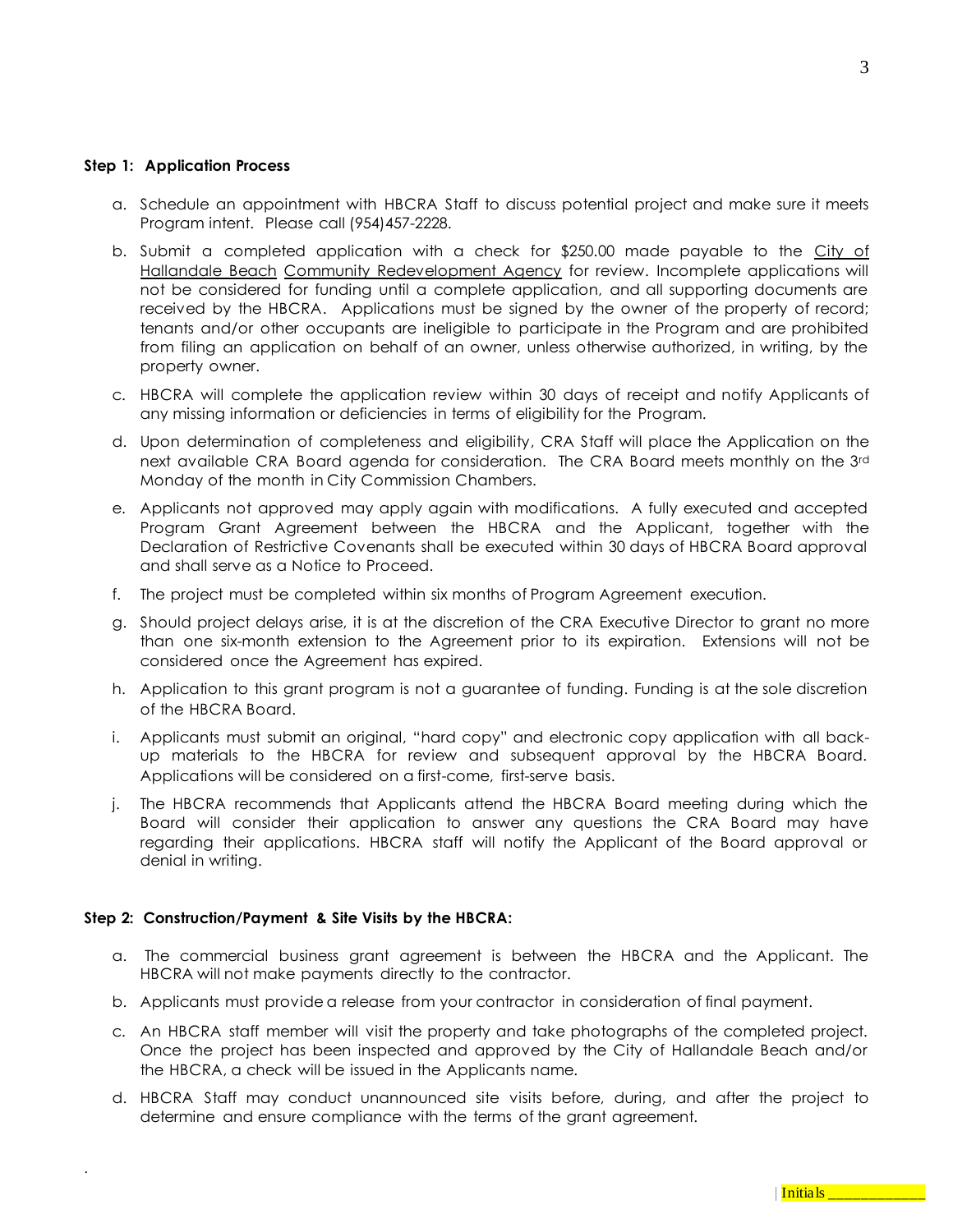# PLEASE READ THE FOLLOWING PRIOR TO APPLICATION SUBMITTAL

- The application must include **all** the following items: Photographs of the current condition of site and structures; architectural renderings of proposed façade improvements in color; a detailed outline of all proposed improvements with a cost estimate, and; a Flash drive or other electronic device containing copies of all required documents. If any components of the project pertain to paving, fencing, landscaping, etc., a survey showing the location of work shall also be required.
- Owners of properties that are for sale may not apply for grant funding. Properties sold within twenty-four months of receiving grant funding **must repay the full grant amount**.
- After approval by the HBCRA Board, the CRA will provide the Applicant with an approved Grant Agreement and legal documents for signature. The property owner shall not begin construction (Grants cannot be applied retroactively for work previously completed) until the Grant Agreement and Declaration of Restrictive Covenants is signed by all parties and the Declaration has been recorded in Broward County public records. Improvements completed prior to approval by the HBCRA Board, will not be eligible for reimbursement.
- If deemed necessary, the HBCRA reserves the right to have the application and its contents evaluated and analyzed by an outside third party including but not limited to; the proposed business plan, partnership/ownership information with equity positions, mortgage on the property, lease agreements, letter of Intent from lending institution and any other documents provided by the Applicant.
- If your site plan or application request includes landscaping, the landscaping must consist of species, and varieties of native plants that are drought tolerant require little irrigation and withstand the environmental conditions of Hallandale Beach. Irrigation systems must prevent over spray and water waste, and it is recommended a drip irrigation system be installed.
- Property to be improved must not have any delinquent ad valorem taxes, be free of all municipal and county liens, judgments and encumbrances of any kind. This provision can be waived by the HBCRA Board if development plans for the property meet the goals and objectives as set forth by the HBCRA. Upon grant approval, the property must remain free of all municipal and county liens, judgments or encumbrances of any kind under the term of the agreement.

#### SUBMISSION OF AN APPLICATION IS NOT A GUARANTEE OF FUNDING

It is the responsibility of the Applicant to READ AND UNDERSTAND all aspects of the Grant Program`s Rules/Requirements and Application. NOTICE TO THIRD PARTIES: the grant application program does not create any rights for any parties, including parties that performed work on the project. Nor shall issuance of a grant result in any obligation on the part of the HBCRA to any third party. The HBCRA is not required to verify that entities that have contracted with the Applicant have been paid in full, or that such entities have been paid any subcontractors in full. Applicant`s warranty that all bills related to the Project for which is the Applicant is directly responsible is sufficient assurance for the HBCRA to award grant funding.

I have read completely and understand the program requirements, including the application guidelines and grant reimbursement process.

 $\Box$  ate

Signature

.

Printed Name and Title

\_\_\_\_\_\_\_\_\_\_\_\_\_\_\_\_\_\_\_\_\_\_\_\_\_\_\_\_\_\_\_\_\_\_\_\_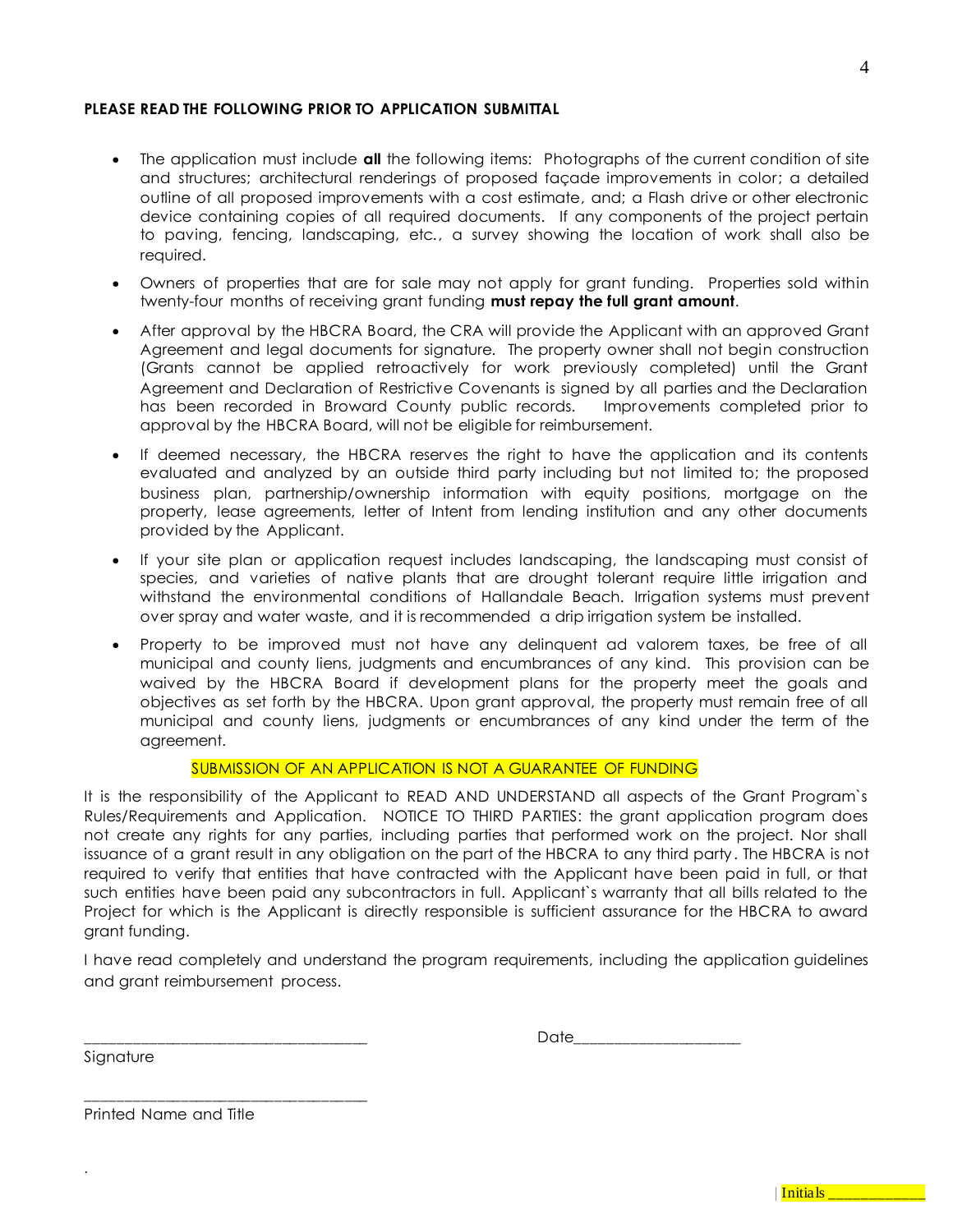# **HALLANDALE BEACH COMMUNITY REDEVELOPMENT AGENCY**

# **COMMERCIAL BUSINESS GRANT PROGRAM APPLICATION**

| Date of Application______________                                       |          |  |
|-------------------------------------------------------------------------|----------|--|
|                                                                         |          |  |
|                                                                         |          |  |
|                                                                         |          |  |
| Phone: ()                                                               | Fax: $($ |  |
|                                                                         |          |  |
| 4. Does the Applicant own property? ___________ Yes _________________No |          |  |

**5. Indicate the owning entity of the property (i.e. name on property title)**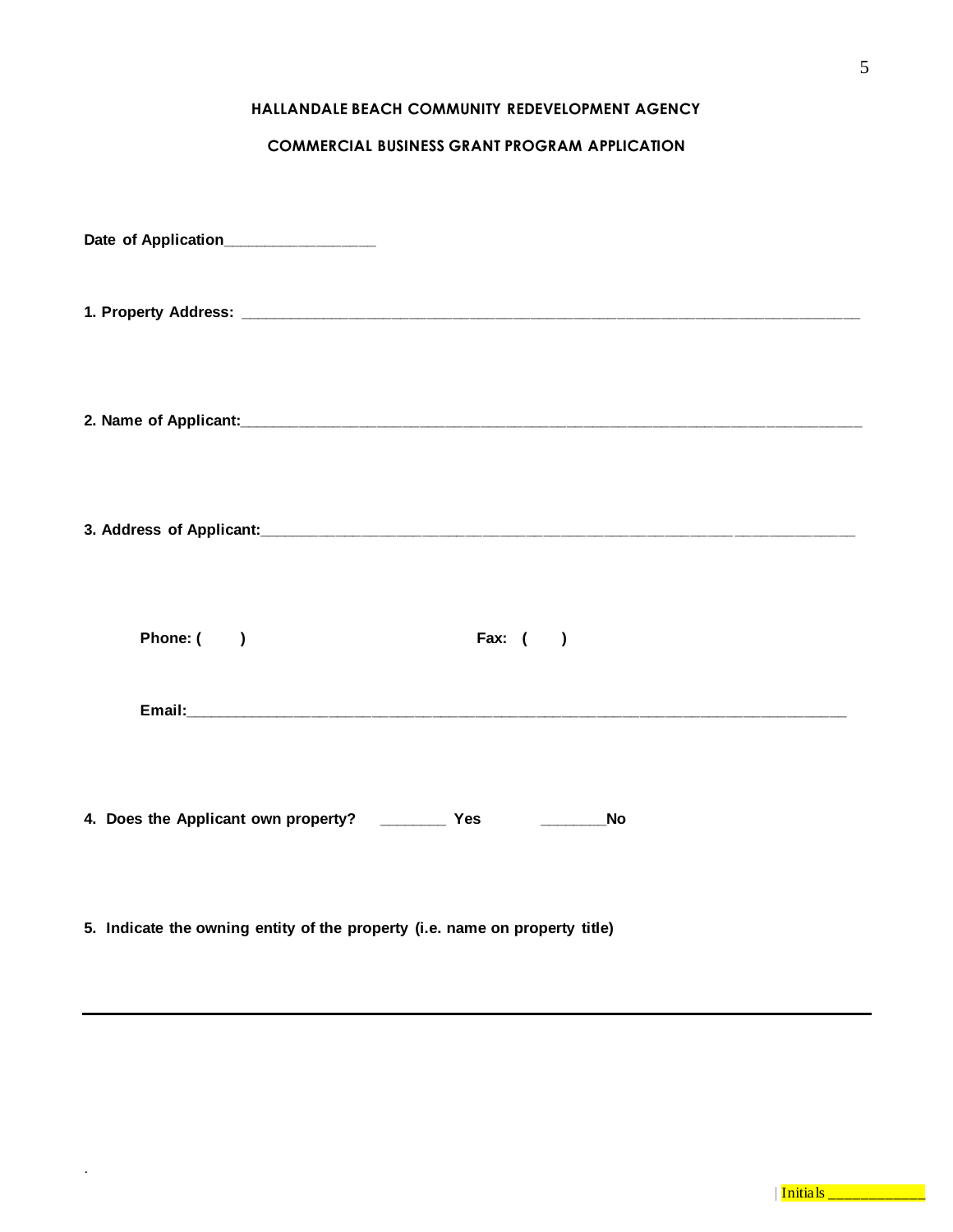| Total Project Cost____________<br>7.                 | Total Funding Request___________ |
|------------------------------------------------------|----------------------------------|
|                                                      |                                  |
|                                                      |                                  |
|                                                      |                                  |
| Authorized Representative (Property Owner or Agent): |                                  |
|                                                      |                                  |
|                                                      |                                  |
|                                                      |                                  |
|                                                      | <b>Date</b>                      |
| Signature                                            |                                  |
|                                                      |                                  |
|                                                      |                                  |
| <b>Print Name and Title</b>                          |                                  |

*\*If application is signed by authorized agent, please provide proof through notarized letter, articles of incorporation or some other form acceptable to HBCRA legal counsel.*